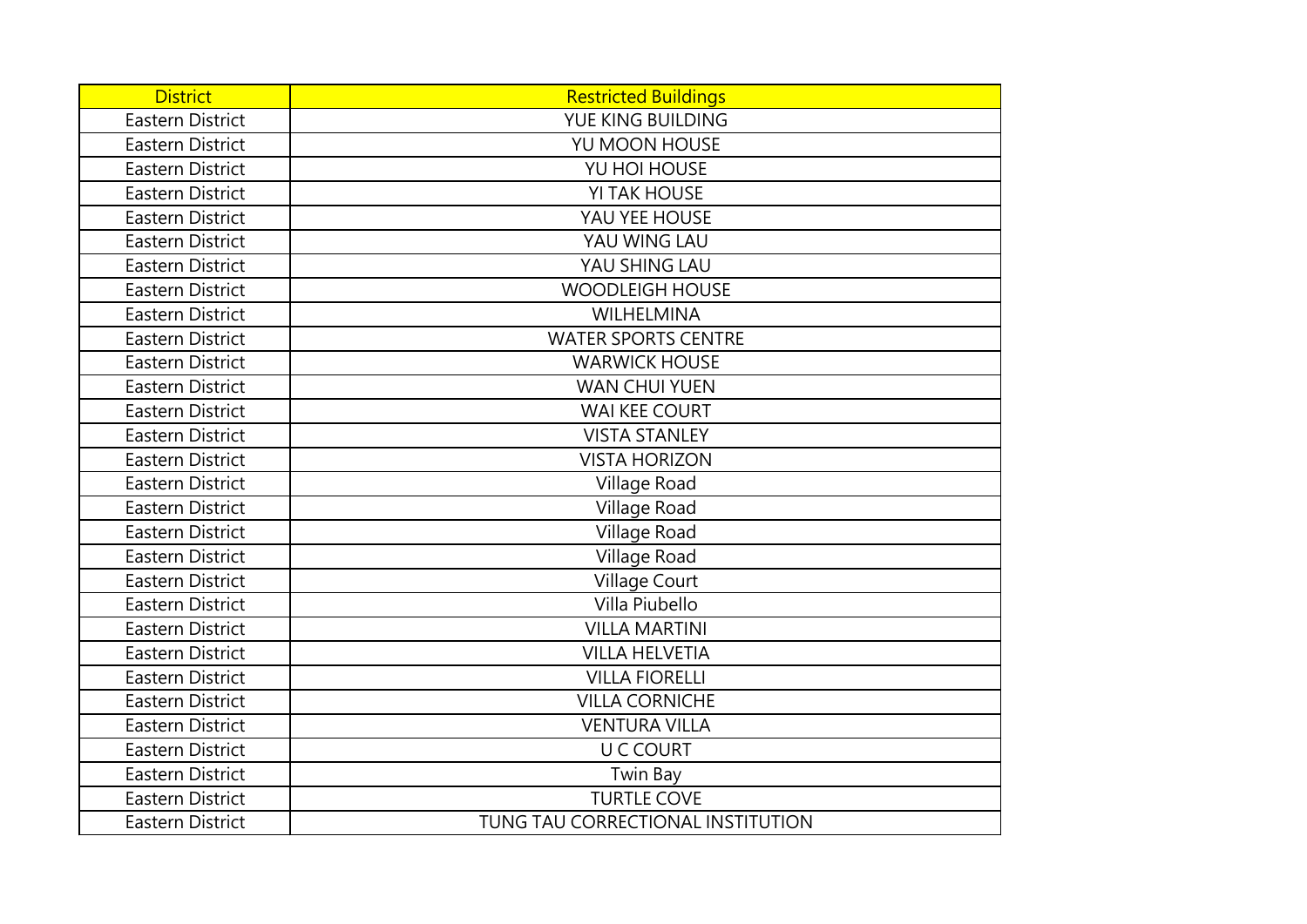| <b>Eastern District</b> | Tropicana Court                       |
|-------------------------|---------------------------------------|
| <b>Eastern District</b> | <b>TOLO RIDGE</b>                     |
| <b>Eastern District</b> | <b>THREE BAYS</b>                     |
| <b>Eastern District</b> | The Woodland Beachside Pre School     |
| <b>Eastern District</b> | The Topmast                           |
| <b>Eastern District</b> | THE REPULSE BAY ARCADE                |
| <b>Eastern District</b> | THE REPULSE BAY                       |
| <b>Eastern District</b> | The pulse                             |
| <b>Eastern District</b> | THE MANHATTAN                         |
| <b>Eastern District</b> | The Lily                              |
| <b>Eastern District</b> | The International Montessori School   |
| <b>Eastern District</b> | THE BRENTWOOD                         |
| <b>Eastern District</b> | The Beachside                         |
| <b>Eastern District</b> | THE BEACHFRONT                        |
| Eastern District        | THE AMERICAN CLUB                     |
| <b>Eastern District</b> | <b>TALLOWAY COURT</b>                 |
| <b>Eastern District</b> | TAI TAM VILLAGE                       |
| <b>Eastern District</b> | <b>TAI TAM TUK</b>                    |
| <b>Eastern District</b> | TAI TAM GARDEN BLOCK D                |
| Eastern District        | TAI TAM GARDEN BLOCK C                |
| <b>Eastern District</b> | TAI TAM GARDEN BLOCK B                |
| <b>Eastern District</b> | TAI TAM GARDEN BLOCK A                |
| <b>Eastern District</b> | <b>TAI TAM GARDEN</b>                 |
| <b>Eastern District</b> | Tai Tam Gap Correctional Institution  |
| <b>Eastern District</b> | TAI TAM CRESCENT                      |
| <b>Eastern District</b> | TAI LONG WAN VILLAGE                  |
| <b>Eastern District</b> | <b>STELLA MARIS</b>                   |
| <b>Eastern District</b> | <b>Stanley Waterfront Mart</b>        |
| <b>Eastern District</b> | STANLEY SUB DIVISION POLICE STATION   |
| <b>Eastern District</b> | STANLEY PRISON STAFF QUARTERS BLOCK 4 |
| Eastern District        | STANLEY PRISON STAFF QUARTERS BLOCK 3 |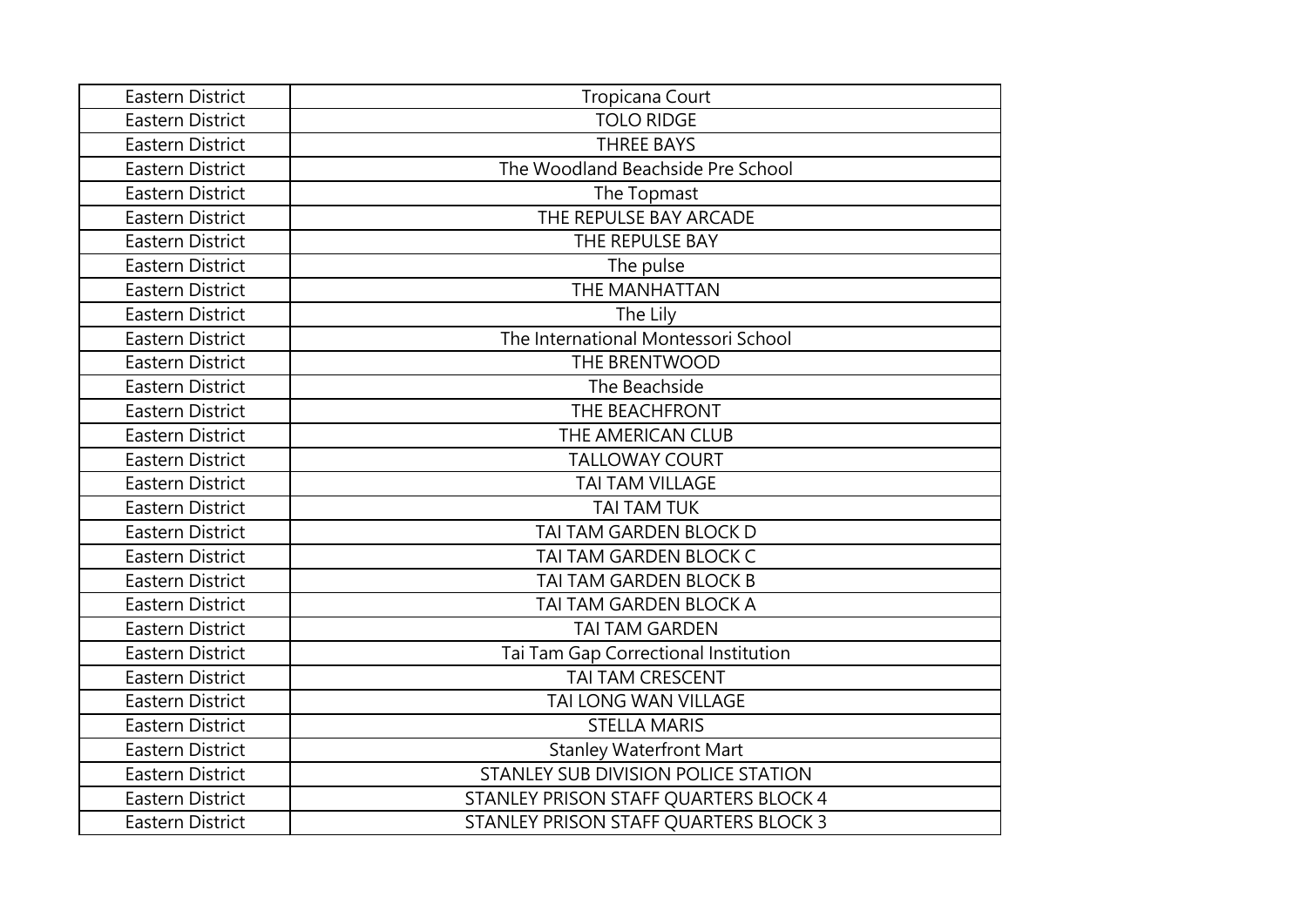| Eastern District        | STANLEY PRISON STAFF QUARTERS BLOCK 2                |
|-------------------------|------------------------------------------------------|
| <b>Eastern District</b> | STANLEY PRISON STAFF QUARTERS BLOCK 1                |
| <b>Eastern District</b> | <b>STANLEY PRISON</b>                                |
| Eastern District        | <b>STANLEY PRISON</b>                                |
| Eastern District        | <b>STANLEY PLAZA</b>                                 |
| Eastern District        | <b>Stanley Market</b>                                |
| <b>Eastern District</b> | <b>STANLEY KNOLL</b>                                 |
| <b>Eastern District</b> | <b>STANLEY GREEN</b>                                 |
| <b>Eastern District</b> | stanley crest                                        |
| Eastern District        | <b>STANLEY COURT</b>                                 |
| <b>Eastern District</b> | <b>STANLEY BREEZE</b>                                |
| <b>Eastern District</b> | <b>STANLEY BEACH VILLA</b>                           |
| <b>Eastern District</b> | <b>STANLEY BEACH ROAD</b>                            |
| <b>Eastern District</b> | <b>STANLEY BEACH ROAD</b>                            |
| <b>Eastern District</b> | <b>STANLEY BEACH ROAD</b>                            |
| <b>Eastern District</b> | <b>STANLEY BEACH GARDENS</b>                         |
| <b>Eastern District</b> | <b>STANLEY BARRACKS</b>                              |
| <b>Eastern District</b> | <b>STANFORD VILLA</b>                                |
| <b>Eastern District</b> | St. Stephen's College Preparatory School             |
| <b>Eastern District</b> | <b>ST STEPHENS COLLEGE</b>                           |
| <b>Eastern District</b> | ST ANNES CATHOLIC CHURCH AND ST TERESAS KINDERGARTEN |
| <b>Eastern District</b> | Spyglass Hill                                        |
| <b>Eastern District</b> | <b>SPLENDOUR VILLA</b>                               |
| <b>Eastern District</b> | SOUTH BAY VILLAS BLOCK D                             |
| <b>Eastern District</b> | SOUTH BAY VILLAS BLOCK C                             |
| <b>Eastern District</b> | SOUTH BAY VILLAS BLOCK B                             |
| <b>Eastern District</b> | SOUTH BAY VILLAS BLOCK A                             |
| <b>Eastern District</b> | <b>SOUTH BAY PLACE TOWER 2</b>                       |
| <b>Eastern District</b> | SOUTH BAY PLACE TOWER 1                              |
| <b>Eastern District</b> | <b>SOUTH BAY GARDEN</b>                              |
| Eastern District        | <b>SHING TAK HOUSE</b>                               |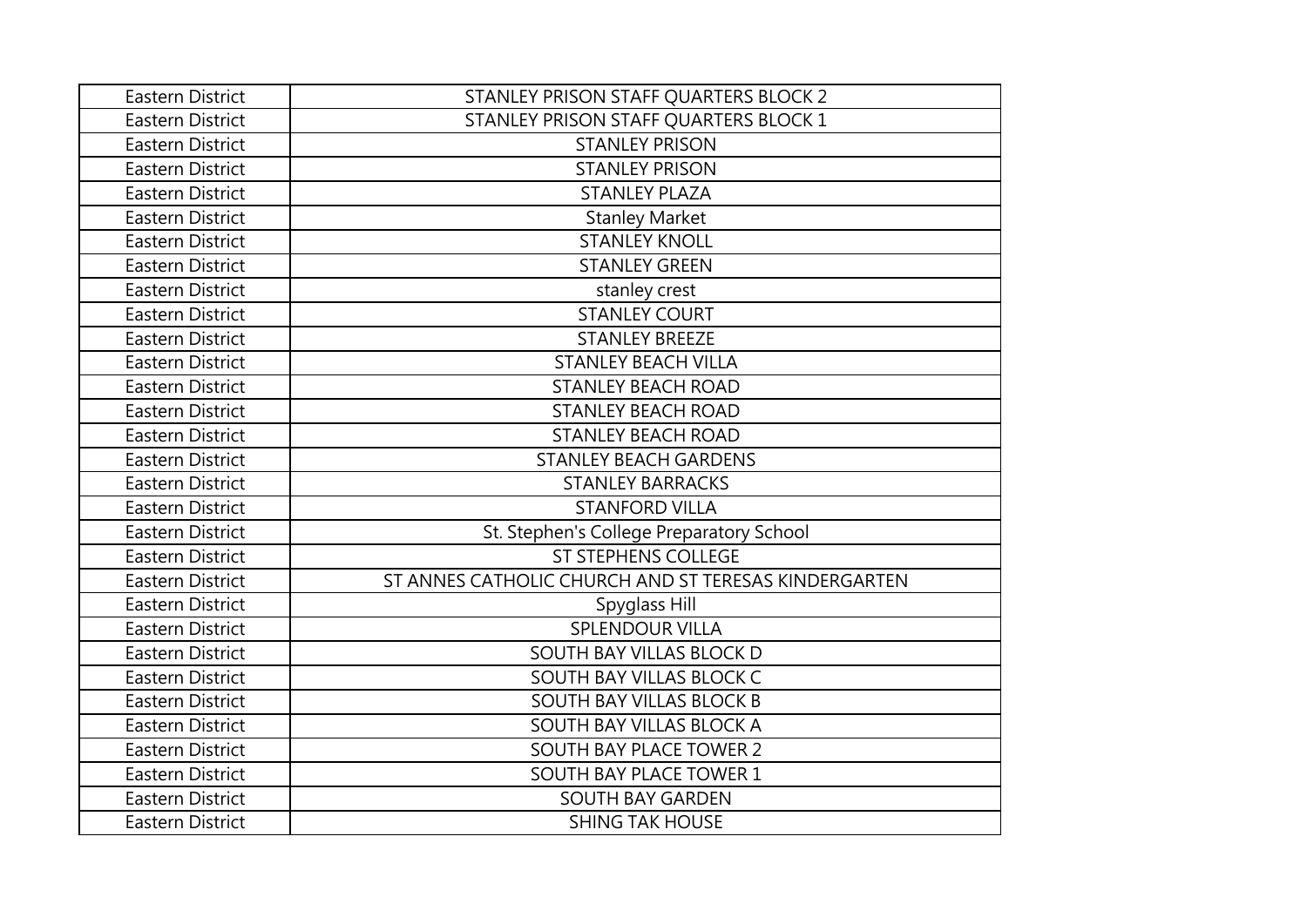| Eastern District        | <b>SHEK O VILLAGE</b>             |
|-------------------------|-----------------------------------|
| Eastern District        | <b>SEAVIEW CENTRE</b>             |
| Eastern District        | <b>SEA CLIFF MANSIONS</b>         |
| Eastern District        | <b>SEA AND SKY COURT</b>          |
| Eastern District        | <b>SCAPE HOUSE</b>                |
| Eastern District        | <b>RUBY COURT</b>                 |
| Eastern District        | <b>RUBY COURT</b>                 |
| Eastern District        | <b>RPSECLIFF</b>                  |
| Eastern District        | ROYAL GARDEN                      |
| Eastern District        | <b>ROYAL BAY</b>                  |
| Eastern District        | <b>ROSECLIFF</b>                  |
| <b>Eastern District</b> | Riviera Apartments                |
| Eastern District        | <b>RIDGE COURT</b>                |
| Eastern District        | <b>RETREAT HOUSE</b>              |
| Eastern District        | REPULSE BAY MANSIONS BLOCK B      |
| Eastern District        | REPULSE BAY MANSIONS BLOCK A      |
| Eastern District        | <b>REPULSE BAY HEIGHTS</b>        |
| Eastern District        | <b>REPULSE BAY GARDEN BLOCK 6</b> |
| <b>Eastern District</b> | <b>REPULSE BAY GARDEN BLOCK 5</b> |
| Eastern District        | <b>REPULSE BAY GARDEN BLOCK 4</b> |
| Eastern District        | REPULSE BAY GARDEN BLOCK 3        |
| Eastern District        | REPULSE BAY GARDEN BLOCK 2        |
| Eastern District        | REPULSE BAY GARDEN BLOCK 1        |
| <b>Eastern District</b> | REPULSE BAY BELLEVIEW GARDEN      |
| Eastern District        | REPULSE BAY APARTMENTS BLOCK D    |
| Eastern District        | REPULSE BAY APARTMENTS BLOCK C    |
| Eastern District        | REPULSE BAY APARTMENTS BLOCK B    |
| Eastern District        | REPULSE BAY APARTMENTS BLOCK A    |
| Eastern District        | <b>REGALIA BAY</b>                |
| Eastern District        | <b>RED HILL PLAZA</b>             |
| Eastern District        | <b>RED HILL PARK BLOCK 9</b>      |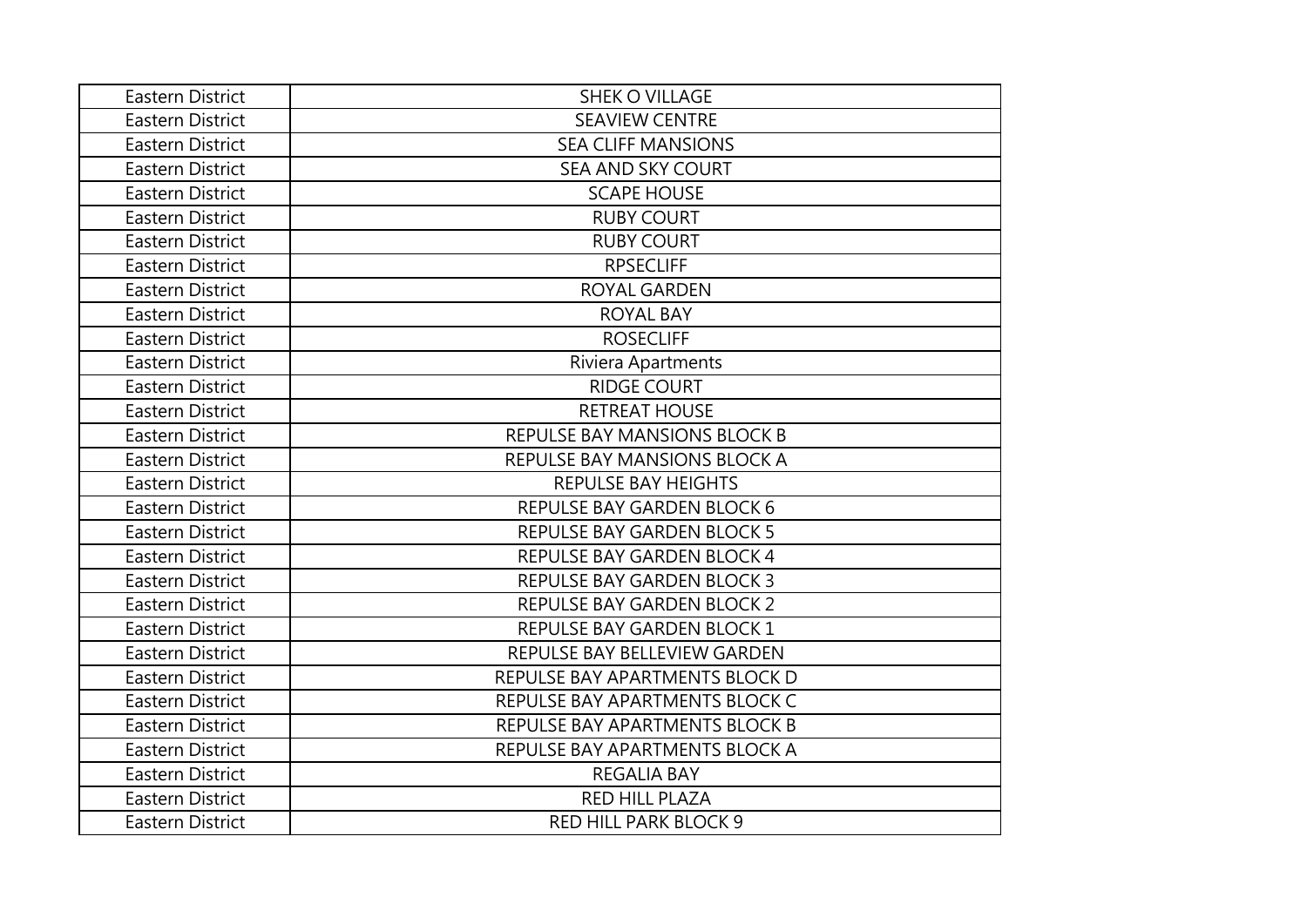| Eastern District        | <b>RED HILL PARK BLOCK 8</b>                             |
|-------------------------|----------------------------------------------------------|
| <b>Eastern District</b> | <b>RED HILL PARK BLOCK 7</b>                             |
| Eastern District        | <b>RED HILL PARK BLOCK 6</b>                             |
| Eastern District        | <b>RED HILL PARK BLOCK 5</b>                             |
| Eastern District        | <b>RED HILL PARK BLOCK 4</b>                             |
| Eastern District        | <b>RED HILL PARK BLOCK 3</b>                             |
| <b>Eastern District</b> | <b>RED HILL PARK BLOCK 2</b>                             |
| <b>Eastern District</b> | RED HILL PARK BLOCK 10                                   |
| <b>Eastern District</b> | RED HILL PARK BLOCK 1                                    |
| Eastern District        | <b>RED HILL PARK</b>                                     |
| Eastern District        | <b>REALFOUND MANSION</b>                                 |
| Eastern District        | PRINCETON COURT                                          |
| Eastern District        | PINEWAVER VILLAS                                         |
| Eastern District        | pine villa                                               |
| Eastern District        | PHOENIX GARDEN                                           |
| Eastern District        | Palm Villa                                               |
| <b>Eastern District</b> | <b>PALM DRIVE</b>                                        |
| Eastern District        | PAK SHA WAN CORRECTIONAL INSTITUTION STAFF BARRACK BLOCK |
| <b>Eastern District</b> | PAK SHA WAN CORRECTIONAL INSTITUTION                     |
| <b>Eastern District</b> | <b>PAK KAN</b>                                           |
| Eastern District        | <b>PACIFIC VIEW</b>                                      |
| Eastern District        | <b>PACIFIC HORIZON</b>                                   |
| Eastern District        | <b>OVERBAYS</b>                                          |
| Eastern District        | Old Stanley Police Station                               |
| Eastern District        | Ocean Bay                                                |
| Eastern District        | <b>NEWTOWN MANSION</b>                                   |
| Eastern District        | <b>NAM WAN BUILDING</b>                                  |
| Eastern District        | <b>MURRAY HOUSE</b>                                      |
| <b>Eastern District</b> | <b>MOUNT DAVIS 33</b>                                    |
| Eastern District        | Monte Villa                                              |
| Eastern District        | <b>MONTE VERDE</b>                                       |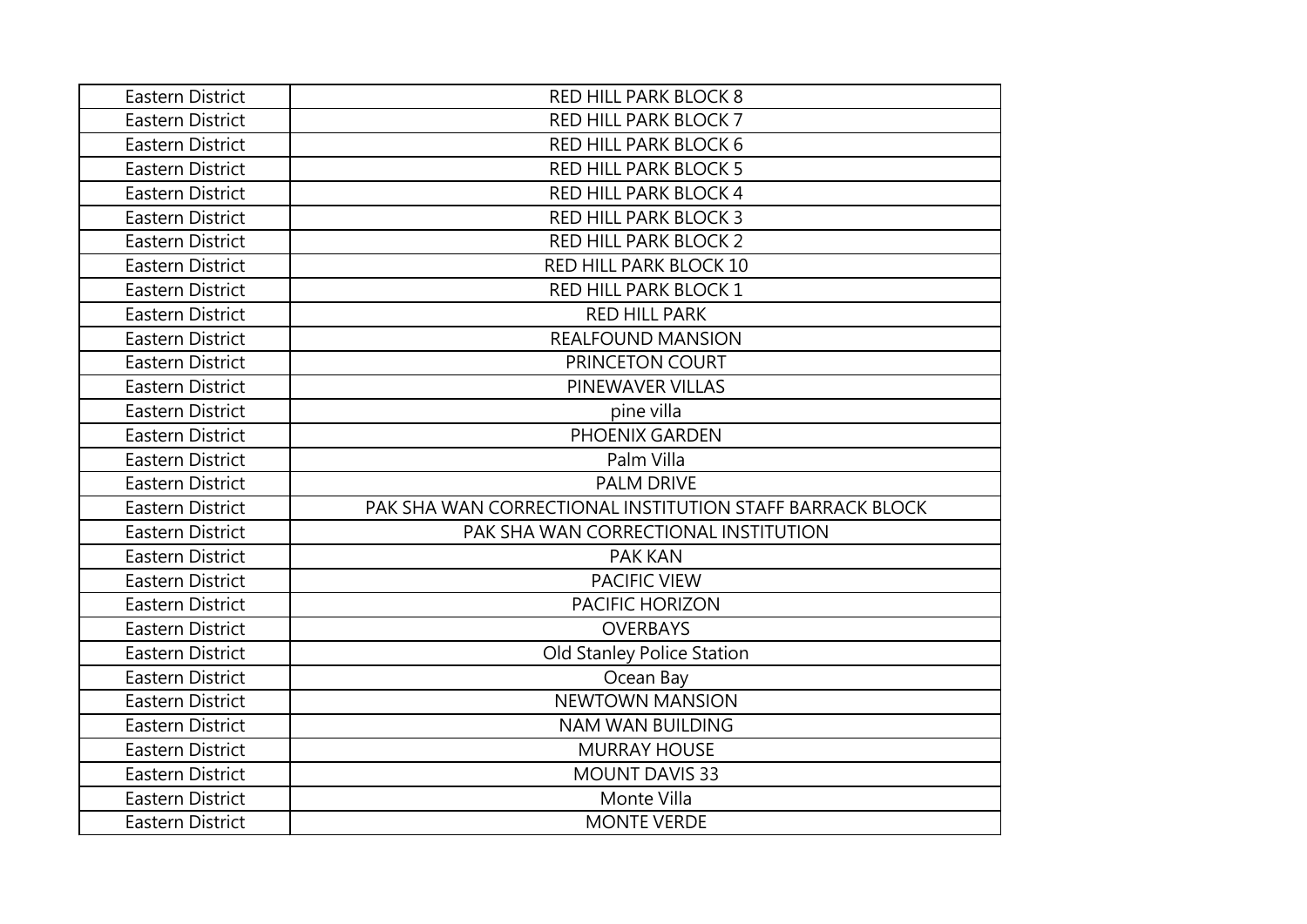| <b>Eastern District</b> | <b>MING WAI GARDENS</b>                          |
|-------------------------|--------------------------------------------------|
| <b>Eastern District</b> | Miklagard                                        |
| <b>Eastern District</b> | Maryknoll House                                  |
| Eastern District        | <b>MANHATTAN TOWER</b>                           |
| <b>Eastern District</b> | <b>MAN TAT BUILDING</b>                          |
| <b>Eastern District</b> | <b>MAJESTIC COURT</b>                            |
| <b>Eastern District</b> | <b>MA HANG PRISON</b>                            |
| <b>Eastern District</b> | <b>LUNG CHUN COURT</b>                           |
| <b>Eastern District</b> | <b>LOUISERRE</b>                                 |
| <b>Eastern District</b> | LHARMONIE                                        |
| <b>Eastern District</b> | <b>LEUNG MA HOUSE</b>                            |
| <b>Eastern District</b> | <b>LE PALAIS</b>                                 |
| Eastern District        | <b>LAKESIDE APARTMENT</b>                        |
| <b>Eastern District</b> | <b>KUI LOK VILLA</b>                             |
| <b>Eastern District</b> | <b>KOON MA HOUSE</b>                             |
| <b>Eastern District</b> | <b>KIN MA HOUSE</b>                              |
| <b>Eastern District</b> | <b>KIANG LOO</b>                                 |
| <b>Eastern District</b> | Jade Beach Villa                                 |
| <b>Eastern District</b> | <b>Isthmus House</b>                             |
| <b>Eastern District</b> | Hwadlands                                        |
| Eastern District        | <b>HOS VILLA</b>                                 |
| <b>Eastern District</b> | <b>HORIZON LODGE</b>                             |
| <b>Eastern District</b> | <b>HORIZON CREST</b>                             |
| <b>Eastern District</b> | <b>HONG KONG SEA SCHOOL</b>                      |
| Eastern District        | HONG KONG SCOUT ASSOCIATION TAI TAM SCOUT CENTRE |
| <b>Eastern District</b> | HONG KONG MUSEUM OF CORRECTIONAL SERVICES        |
| <b>Eastern District</b> | HONG KONG LUTHERAN CHURCH OF ALL NATIONS         |
| <b>Eastern District</b> | HONG KONG INTERNATIONAL SCHOOL                   |
| <b>Eastern District</b> | HONG KONG INTERNATIONAL SCHOOL                   |
| Eastern District        | <b>HOK TSUI TSUEN</b>                            |
| Eastern District        | <b>HOI NING MANSION</b>                          |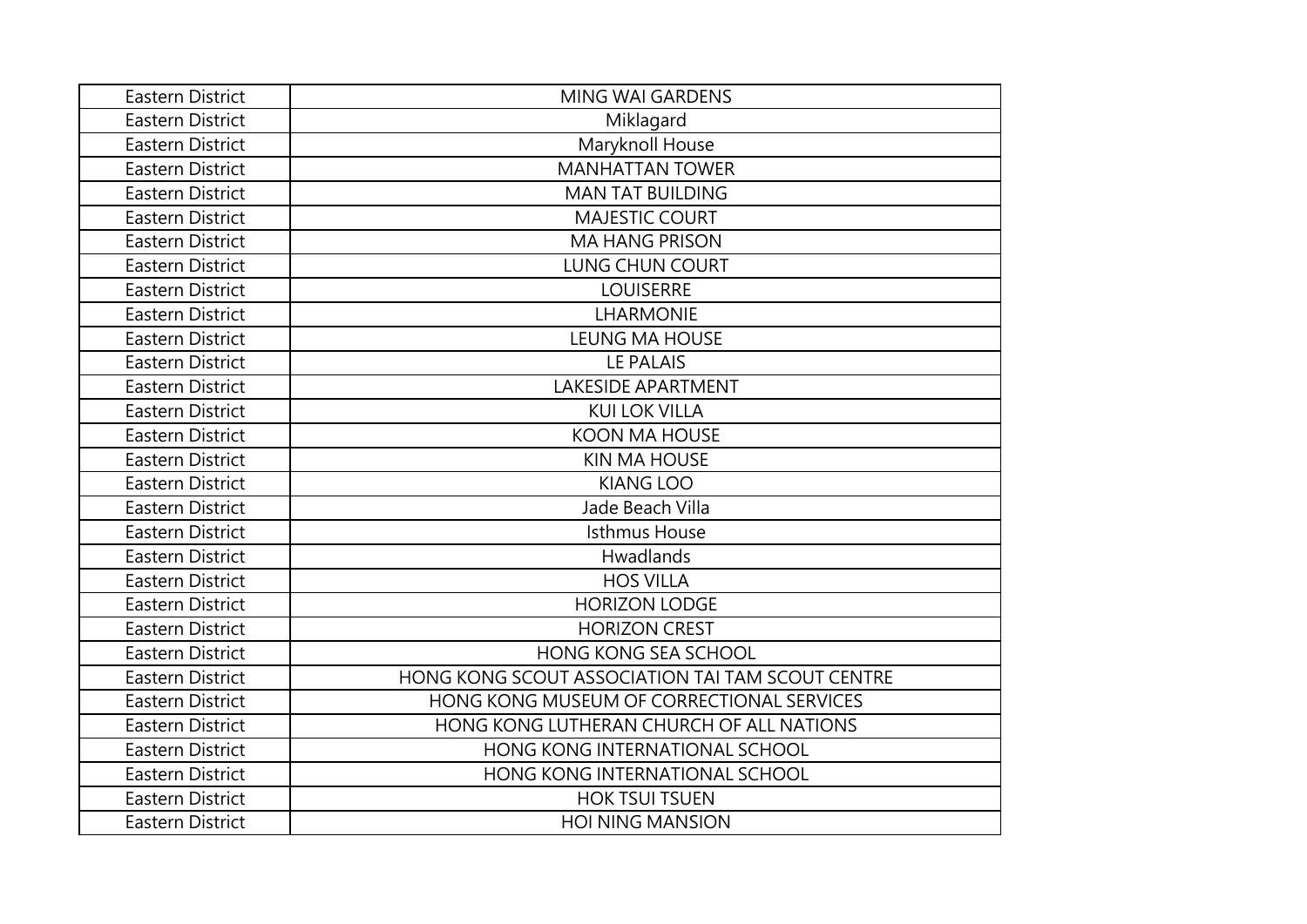| Eastern District        | <b>HODEN BOND</b>                         |
|-------------------------|-------------------------------------------|
| Eastern District        | <b>HILLGROVE HOUSE</b>                    |
| Eastern District        | <b>Helene Tower</b>                       |
| Eastern District        | <b>HADDON COURT</b>                       |
| Eastern District        | Hacienda                                  |
| Eastern District        | Gulestan                                  |
| <b>Eastern District</b> | <b>Grosvenor Place</b>                    |
| <b>Eastern District</b> | <b>Gross Pointe Villa</b>                 |
| <b>Eastern District</b> | <b>GRAND GARDEN BLOCK 3</b>               |
| <b>Eastern District</b> | <b>GRAND GARDEN BLOCK 2</b>               |
| <b>Eastern District</b> | <b>GRAND GARDEN BLOCK 1</b>               |
| <b>Eastern District</b> | <b>Gordon Terrace</b>                     |
| Eastern District        | <b>GOODWOOD</b>                           |
| Eastern District        | <b>GOOD CHEER VILLA</b>                   |
| Eastern District        | <b>FORTUNA COURT</b>                      |
| <b>Eastern District</b> | FOOD AND ENVIRONMENTAL HYGIENE DEPARTMENT |
| <b>Eastern District</b> | Fairwnds                                  |
| <b>Eastern District</b> | <b>Fairview Court</b>                     |
| <b>Eastern District</b> | <b>Fairmount Terrace</b>                  |
| <b>Eastern District</b> | <b>FABER VILLA</b>                        |
| Eastern District        | <b>FABER COURT</b>                        |
| <b>Eastern District</b> | <b>ESTRELLITA</b>                         |
| Eastern District        | <b>EMERALD RIDGE</b>                      |
| <b>Eastern District</b> | <b>EDEN VIEW</b>                          |
| Eastern District        | E View                                    |
| <b>Eastern District</b> | <b>DRAGONVIEW COURT</b>                   |
| <b>Eastern District</b> | Dragon Villa                              |
| <b>Eastern District</b> | <b>DONMARK MANSION</b>                    |
| <b>Eastern District</b> | <b>CYPRESSWAVER VILLAS</b>                |
| <b>Eastern District</b> | <b>Crows Nest</b>                         |
| Eastern District        | <b>COUNTRY APARTMENTS</b>                 |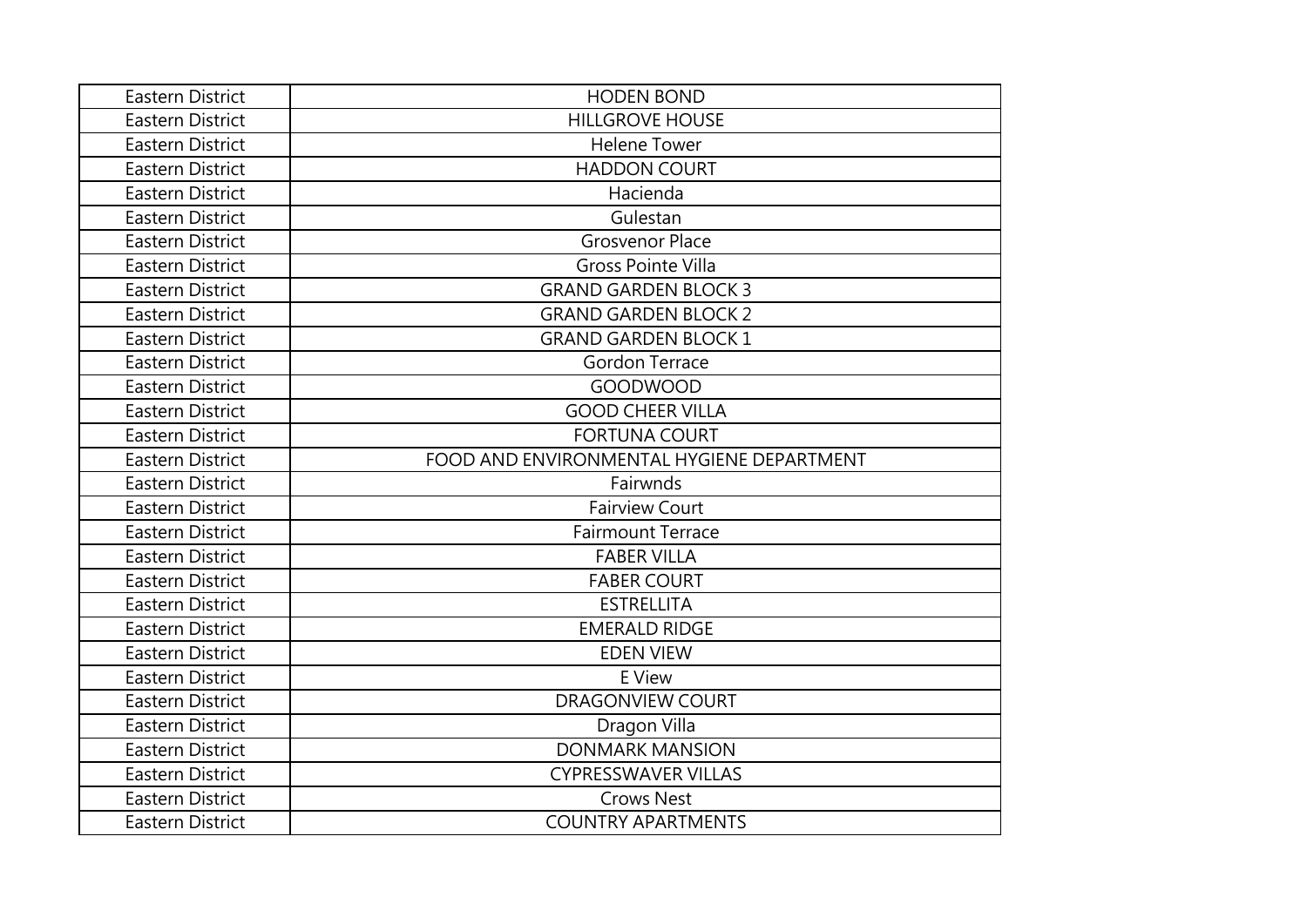| <b>Eastern District</b> | CORRECTIONAL SERVICES DEPARTMENT TUNG TAU STAFF CLUB      |
|-------------------------|-----------------------------------------------------------|
| <b>Eastern District</b> | Correctional Services Department Staff Training Institute |
| <b>Eastern District</b> | CORRECTIONAL SERVICES DEPARTMENT STAFF QUARTERS BLOCK M   |
| <b>Eastern District</b> | CORRECTIONAL SERVICES DEPARTMENT STAFF QUARTERS BLOCK L   |
| Eastern District        | CORRECTIONAL SERVICES DEPARTMENT STAFF QUARTERS BLOCK I   |
| Eastern District        | CORRECTIONAL SERVICES DEPARTMENT STAFF QUARTERS BLOCK I   |
| <b>Eastern District</b> | CORRECTIONAL SERVICES DEPARTMENT STAFF QUARTERS BLOCK H   |
| <b>Eastern District</b> | CORRECTIONAL SERVICES DEPARTMENT STAFF QUARTERS BLOCK H   |
| Eastern District        | CORRECTIONAL SERVICES DEPARTMENT STAFF QUARTERS BLOCK G   |
| Eastern District        | CORRECTIONAL SERVICES DEPARTMENT STAFF QUARTERS BLOCK F   |
| Eastern District        | CORRECTIONAL SERVICES DEPARTMENT STAFF QUARTERS BLOCK E   |
| <b>Eastern District</b> | CORRECTIONAL SERVICES DEPARTMENT STAFF QUARTERS BLOCK D   |
| <b>Eastern District</b> | CORRECTIONAL SERVICES DEPARTMENT STAFF QUARTERS BLOCK D   |
| <b>Eastern District</b> | CORRECTIONAL SERVICES DEPARTMENT STAFF QUARTERS BLOCK C   |
| Eastern District        | CORRECTIONAL SERVICES DEPARTMENT STAFF QUARTERS BLOCK C   |
| <b>Eastern District</b> | CORRECTIONAL SERVICES DEPARTMENT STAFF QUARTERS BLOCK B   |
| <b>Eastern District</b> | CORRECTIONAL SERVICES DEPARTMENT STAFF QUARTERS BLOCK A   |
| Eastern District        | CORRECTIONAL SERVICES DEPARTMENT STAFF QUARTERS BLOCK 4   |
| <b>Eastern District</b> | CORRECTIONAL SERVICES DEPARTMENT STAFF QUARTERS BLOCK 2   |
| <b>Eastern District</b> | CORRECTIONAL SERVICES DEPARTMENT STAFF QUARTERS BLOCK 1   |
| Eastern District        | CORRECTIONAL SERVICES DEPARTMENT OFFICERS CLUB            |
| <b>Eastern District</b> | <b>Coral Villas</b>                                       |
| <b>Eastern District</b> | <b>CITYICON</b>                                           |
| <b>Eastern District</b> | Chung Ying Building                                       |
| <b>Eastern District</b> | <b>CHUNG HOM KOK FIRE STATION</b>                         |
| Eastern District        | <b>CHUN TAK HOUSE</b>                                     |
| Eastern District        | <b>CHUN MA HOUSE</b>                                      |
| Eastern District        | <b>CHIK TAK MANSION</b>                                   |
| <b>Eastern District</b> | <b>CHI TAK HOUSE</b>                                      |
| <b>Eastern District</b> | Cheshire Home, Chung Hom Kok                              |
| <b>Eastern District</b> | <b>CELESTIAL GARDEN</b>                                   |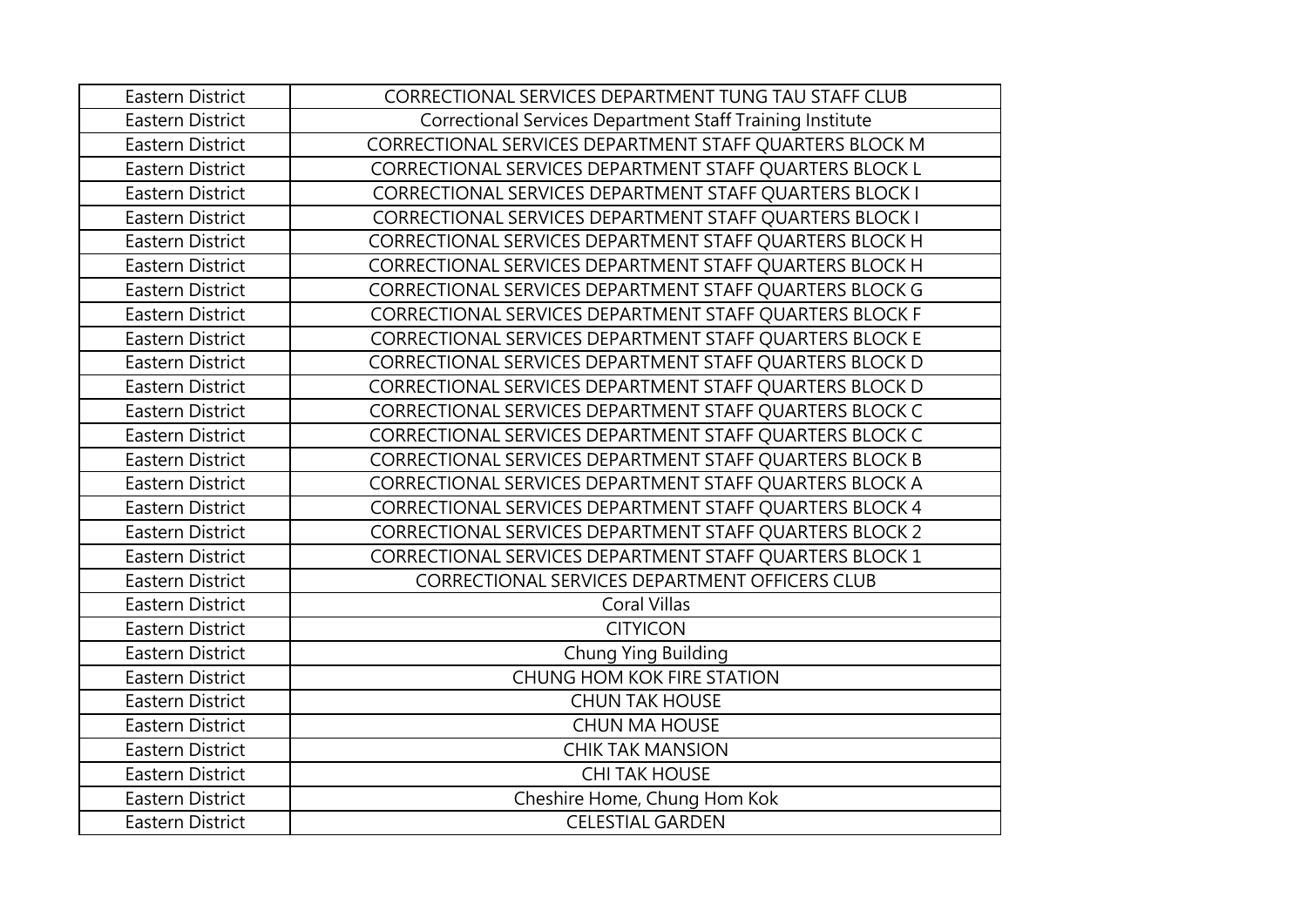| Eastern District        | CASA DEL SOL                            |
|-------------------------|-----------------------------------------|
| <b>Eastern District</b> | Carrianna Bay                           |
| Eastern District        | Carmelia House                          |
| <b>Eastern District</b> | <b>CARMEL HILL</b>                      |
| Eastern District        | <b>CAPE VILLA</b>                       |
| <b>Eastern District</b> | <b>CAPE COURT</b>                       |
| <b>Eastern District</b> | CAPE COLLINSON CREMATORIUM              |
| <b>Eastern District</b> | CAPE COLLINSON CORRECTIONAL INSTITUTION |
| <b>Eastern District</b> | <b>Burnside Estate</b>                  |
| <b>Eastern District</b> | <b>BUENA VISTA</b>                      |
| <b>Eastern District</b> | <b>Brenda Anne Apartments</b>           |
| <b>Eastern District</b> | <b>BLUEWATER</b>                        |
| <b>Eastern District</b> | <b>Beluedere</b>                        |
| Eastern District        | <b>BELLEVIEW PLACE</b>                  |
| <b>Eastern District</b> | <b>BELGRAVIA HEIGHTS</b>                |
| <b>Eastern District</b> | <b>BELGRAVIA</b>                        |
| <b>Eastern District</b> | <b>BEACH POINTE</b>                     |
| <b>Eastern District</b> | <b>BEACH MANSIONS</b>                   |
| <b>Eastern District</b> | <b>BAYSIDE HOUSE</b>                    |
| <b>Eastern District</b> | <b>BAY VIEW VILLA</b>                   |
| <b>Eastern District</b> | <b>BAUHINIA GARDENS</b>                 |
| <b>Eastern District</b> | <b>BAO HUA BUILDING</b>                 |
| Eastern District        | <b>BANYAN VILLAS</b>                    |
| <b>Eastern District</b> | <b>BANBO VILLA</b>                      |
| <b>Eastern District</b> | <b>Ballafreer</b>                       |
| <b>Eastern District</b> | Auto Italia Ltd                         |
| <b>Eastern District</b> | Amersham Estate                         |
| <b>Eastern District</b> | 90B STANLEY MAIN STREET                 |
| <b>Eastern District</b> | 9 TAI TAM ROAD                          |
| <b>Eastern District</b> | 911 HORIZON DRIVE                       |
| Eastern District        | <b>89 BELLEVIEW DRIVE</b>               |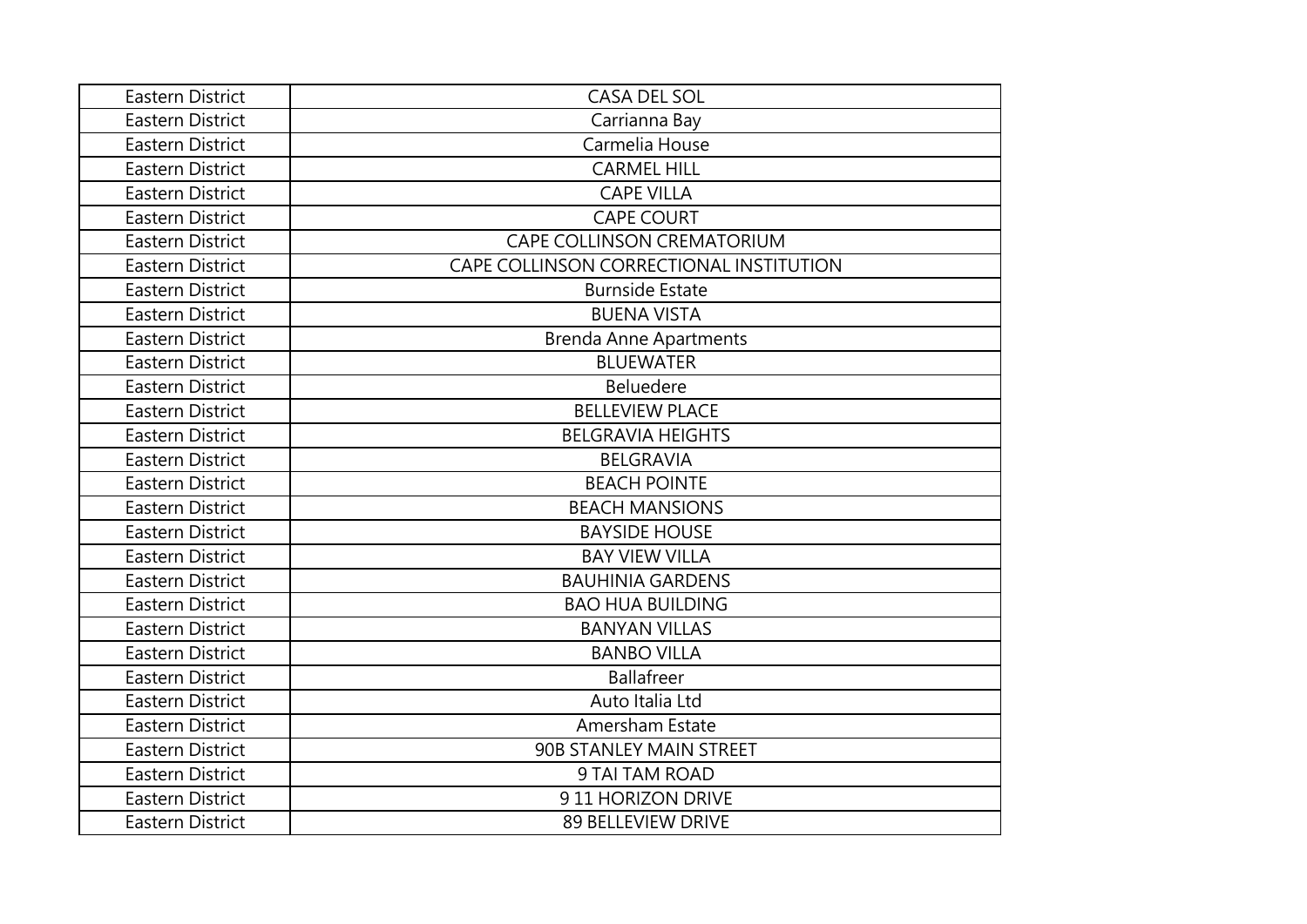| Eastern District | <b>88 STANLEY MAIN STREET</b>  |
|------------------|--------------------------------|
| Eastern District | 87 BELLEVIEW DRIVE             |
| Eastern District | <b>86 REPULSE BAY ROAD</b>     |
| Eastern District | <b>85 BELLEVIEW DRIVE</b>      |
| Eastern District | 84 REPULSE BAY ROAD            |
| Eastern District | 80 CHUNG HOM KOK ROAD          |
| Eastern District | <b>8 HOI FUNG PATH</b>         |
| Eastern District | <b>8 BELLEVIEW DRIVE</b>       |
| Eastern District | 814 CAPE ROAD                  |
| Eastern District | 77 REPULSE BAY ROAD            |
| Eastern District | <b>76 REPULSE BAY ROAD</b>     |
| Eastern District | <b>75 REPULSE BAY ROAD</b>     |
| Eastern District | 74 CHUNG HOM KOK ROAD          |
| Eastern District | <b>73 REPULSE BAY ROAD</b>     |
| Eastern District | <b>72 REPULSE BAY ROAD</b>     |
| Eastern District | 72 74 CHUNG HOM KOK ROAD       |
| Eastern District | 7 SOUTH BAY CLOSE BLOCK B      |
| Eastern District | 7 SOUTH BAY CLOSE BLOCK A      |
| Eastern District | 7 HEADLAND ROAD                |
| Eastern District | <b>66 CHUNG HOM KOK ROAD</b>   |
| Eastern District | 64 CHUNG HOM KOK ROAD          |
| Eastern District | 62 CHUNG HOM KOK ROAD          |
| Eastern District | <b>6 STANLEY BEACH ROAD</b>    |
| Eastern District | <b>6 SOUTH BAY ROAD</b>        |
| Eastern District | <b>6 HOI FUNG PATH</b>         |
| Eastern District | <b>6 HEADLAND ROAD</b>         |
| Eastern District | <b>68 CHING SAU LANE</b>       |
| Eastern District | <b>58 STANLEY VILLAGE ROAD</b> |
| Eastern District | 57 59 61 63 CAPE ROAD          |
| Eastern District | <b>56 STANLEY VILLAGE ROAD</b> |
| Eastern District | <b>56 REPULSE BAY ROAD</b>     |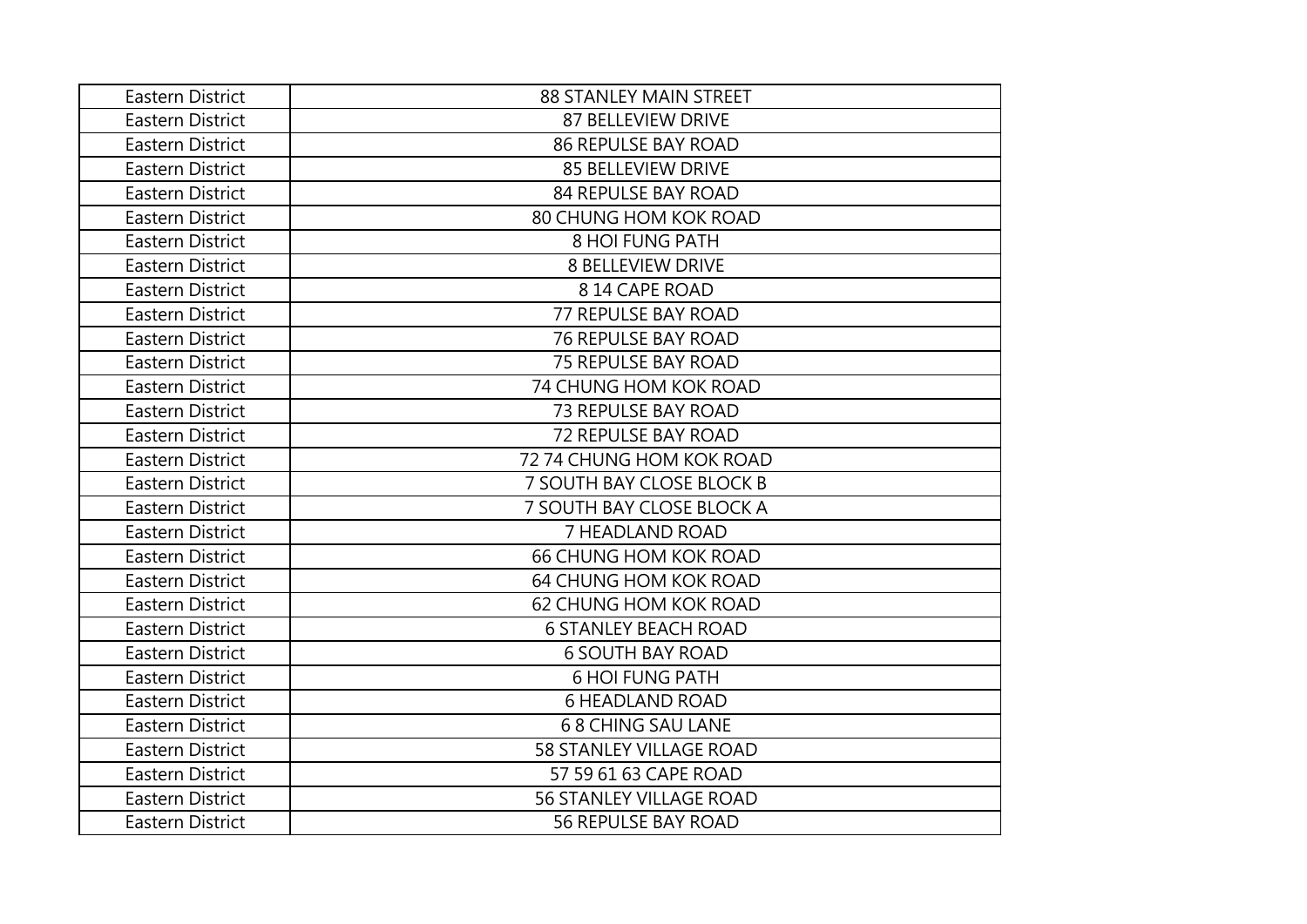| Eastern District | 56 CHUNG HOM KOK ROAD         |
|------------------|-------------------------------|
| Eastern District | 54 STANLEY VILLAGE ROAD       |
| Eastern District | <b>54 CHUNG HOM KOK ROAD</b>  |
| Eastern District | 53 55 CHUNG HOM KOK ROAD      |
| Eastern District | 52 STANLEY VILLAGE ROAD       |
| Eastern District | 50 REPULSE BAY ROAD           |
| Eastern District | 50 CHUNG HOM KOK ROAD         |
| Eastern District | <b>5 HEADLAND ROAD</b>        |
| Eastern District | <b>4B SOUTH BAY ROAD</b>      |
| Eastern District | 49 53 BEACH ROAD              |
| Eastern District | 48 CHUNG HOM KOK ROAD         |
| Eastern District | <b>46 TAI TAM ROAD</b>        |
| Eastern District | 46 CHUNG HOM KOK ROAD         |
| Eastern District | <b>45 TAI TAM ROAD</b>        |
| Eastern District | 45 CHUNG HOM KOK ROAD         |
| Eastern District | 44 CHUNG HOM KOK ROAD         |
| Eastern District | 42 CHUNG HOM KOK ROAD         |
| Eastern District | 40 CHUNG HOM KOK ROAD         |
| Eastern District | <b>4 STANLEY VILLAGE ROAD</b> |
| Eastern District | <b>4 REPULSE BAY ROAD</b>     |
| Eastern District | <b>4 HEADLAND ROAD</b>        |
| Eastern District | 39B TUNG TAU WAN ROAD         |
| Eastern District | 39A TUNG TAU WAN ROAD         |
| Eastern District | <b>38 REPULSE BAY ROAD</b>    |
| Eastern District | 38 CHUNG HOM KOK ROAD         |
| Eastern District | 38 48 HORIZON DRIVE           |
| Eastern District | 37 TUNG TAU WAN ROAD          |
| Eastern District | <b>36 REPULSE BAY ROAD</b>    |
| Eastern District | 35 TUNG TAU WAN ROAD          |
| Eastern District | <b>34 REPULSE BAY ROAD</b>    |
| Eastern District | <b>33 TUNG TAU WAN ROAD</b>   |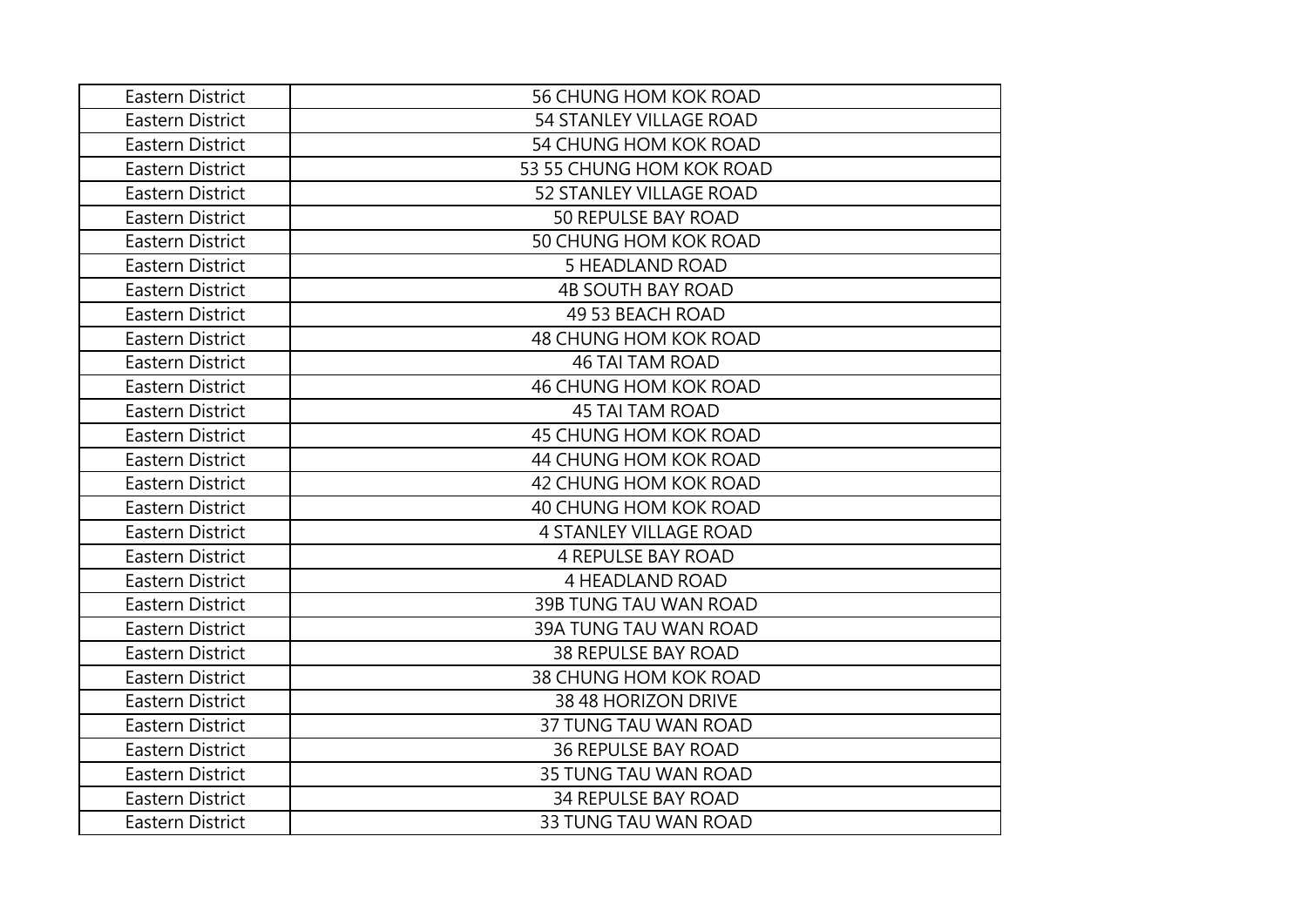| Eastern District        | 33 CAPE ROAD                   |
|-------------------------|--------------------------------|
| Eastern District        | <b>32 STANLEY VILLAGE ROAD</b> |
| Eastern District        | <b>32 REPULSE BAY ROAD</b>     |
| Eastern District        | <b>32 REPULSE BAY ROAD</b>     |
| Eastern District        | <b>32 REPULSE BAY ROAD</b>     |
| <b>Eastern District</b> | <b>32 REPULSE BAY ROAD</b>     |
| Eastern District        | <b>32 REPULSE BAY ROAD</b>     |
| Eastern District        | <b>32 REPULSE BAY ROAD</b>     |
| Eastern District        | <b>32 REPULSE BAY ROAD</b>     |
| Eastern District        | <b>30 CAPE ROAD</b>            |
| Eastern District        | 30 36 HORIZON DRIVE            |
| <b>Eastern District</b> | <b>3 SOUTH BAY CLOSE</b>       |
| <b>Eastern District</b> | <b>3 HEADLAND ROAD</b>         |
| Eastern District        | 29 Horizon Drive               |
| Eastern District        | 29 31 SOUTH BAY ROAD           |
| Eastern District        | <b>28 STANLEY VILLAGE ROAD</b> |
| <b>Eastern District</b> | <b>28 REPULSE BAY ROAD</b>     |
| <b>Eastern District</b> | 27 TUNG TAU WAN ROAD           |
| <b>Eastern District</b> | 27 SOUTH BAY ROAD              |
| Eastern District        | <b>25A SOUTH BAY ROAD</b>      |
| Eastern District        | <b>25 TUNG TAU WAN ROAD</b>    |
| Eastern District        | 24 REPULSE BAY ROAD            |
| Eastern District        | <b>23 TUNG TAU WAN ROAD</b>    |
| <b>Eastern District</b> | 21 TUNG TAU WAN ROAD           |
| Eastern District        | <b>21 TAI TAM ROAD</b>         |
| Eastern District        | <b>20 SOUTH BAY ROAD</b>       |
| Eastern District        | <b>20 CARMEL ROAD</b>          |
| Eastern District        | 2 STANLEY LINK ROAD            |
| Eastern District        | 2 CAPE DRIVE                   |
| Eastern District        | 2 BELLEVIEW DRIVE              |
| Eastern District        | 19 21 23 25 Horizn Drive       |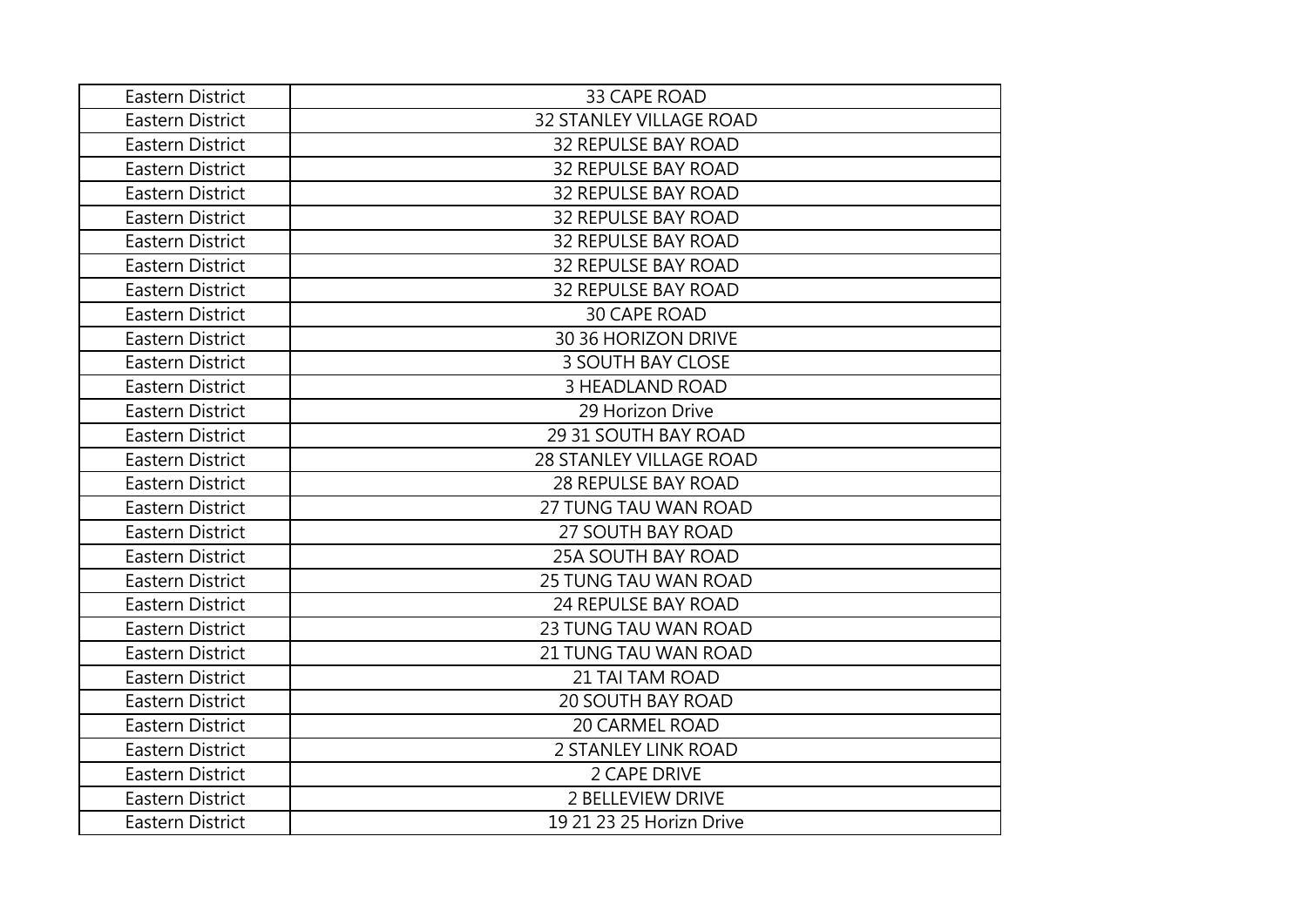| Eastern District        | <b>16A SOUTH BAY ROAD</b>   |
|-------------------------|-----------------------------|
| Eastern District        | <b>16 CAPE ROAD</b>         |
| Eastern District        | <b>16 18 SOUTH BAY ROAD</b> |
| Eastern District        | <b>15 REPULSE BAY ROAD</b>  |
| Eastern District        | 14 WONG MA KOK ROAD         |
| Eastern District        | <b>14 SOUTH BAY ROAD</b>    |
| Eastern District        | 14 HEADLAND ROAD            |
| <b>Eastern District</b> | <b>13 HEADLAND ROAD</b>     |
| <b>Eastern District</b> | 13 25 CHING SAU LANE        |
| Eastern District        | <b>12A SOUTH BAY ROAD</b>   |
| Eastern District        | 12A HEADLAND ROAD           |
| Eastern District        | <b>12 TAI TAM ROAD</b>      |
| <b>Eastern District</b> | <b>12 REPULSE BAY ROAD</b>  |
| Eastern District        | <b>12 HEADLAND ROAD</b>     |
| Eastern District        | <b>12 BELLEVIEW DRIVE</b>   |
| Eastern District        | <b>11A HEADLAND ROAD</b>    |
| Eastern District        | <b>110 REPULSE BAY ROAD</b> |
| Eastern District        | <b>11 HEADLAND ROAD</b>     |
| Eastern District        | <b>10A TAI TAM ROAD</b>     |
| <b>Eastern District</b> | 10 WONG MA KOK ROAD         |
| Eastern District        | <b>10 TAI TAM ROAD</b>      |
| <b>Eastern District</b> | <b>10 HOI FUNG PATH</b>     |
| <b>Eastern District</b> | 10 BELLEVIEW DRIVE          |
| <b>Eastern District</b> | 1 HEADLAND ROAD             |
| <b>Eastern District</b> | ASIX舂磡角電訊港                  |
| <b>Eastern District</b> | Xanadu                      |
| Eastern District        | 宰灣道17號                      |
| Eastern District        | 赤柱靜修院                       |
| <b>Eastern District</b> | 赤柱綜合大樓                      |
| Eastern District        | 赤柱天后廟                       |
| <b>Eastern District</b> | 馬坑郅                         |